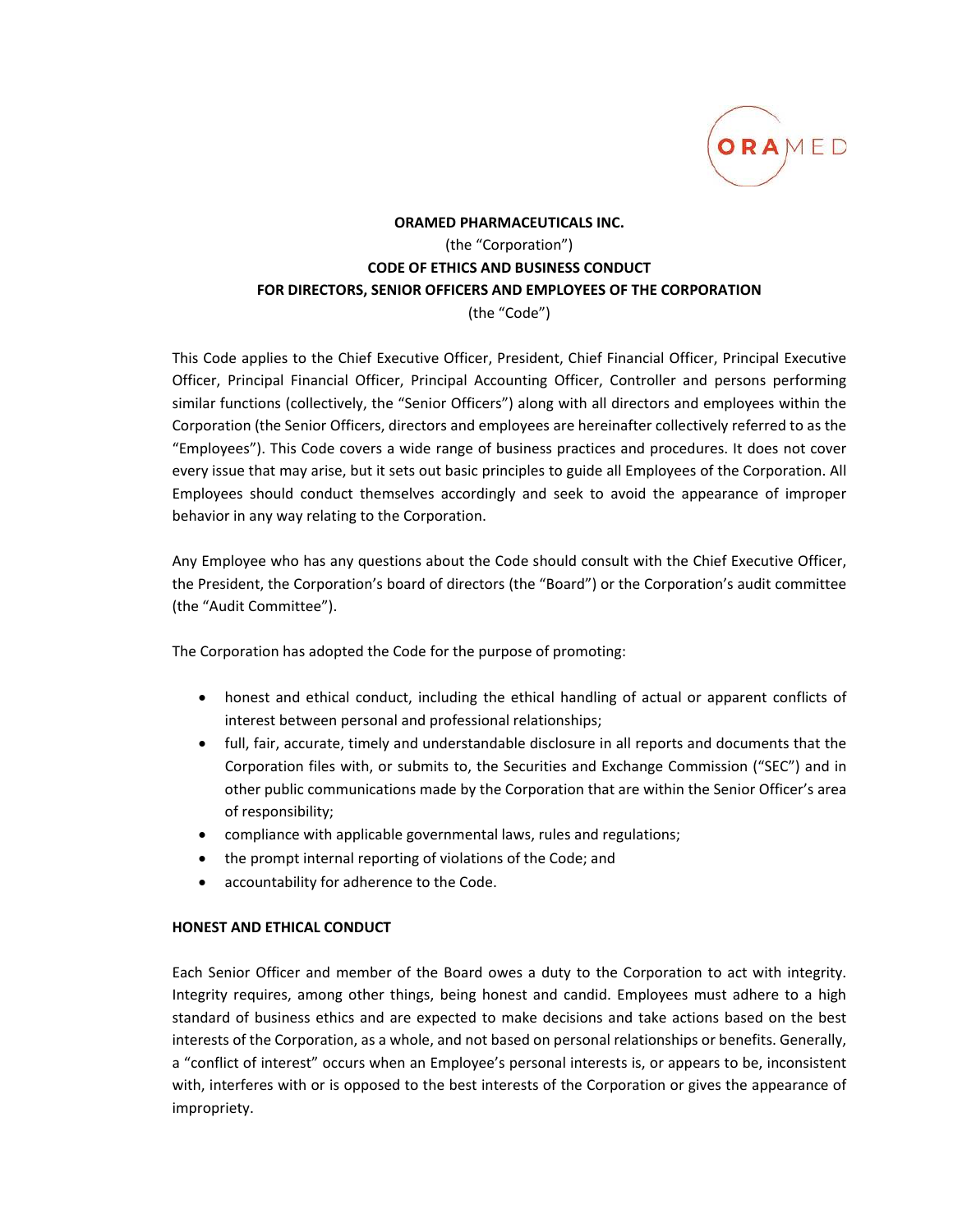Business decisions and actions must be made in the best interests of the Corporation and should not be influenced by personal considerations or relationships. Relationships with the Corporation's stakeholders for example suppliers, competitors and customers – should not in any way affect an Employee's responsibility and accountability to the Corporation. Conflicts of interest can arise when an Employee or a member of his or her family receive improper gifts, entertainment or benefits as a result of his or her position in the Corporation.

Specifically, each Employee must:

- 1. act with integrity, including being honest and candid while still maintaining the confidentiality of information when required or consistent with the Corporation's policies;
- 2. avoid violations of the Code, including actual or apparent conflicts of interest with the Corporation in personal and professional relationships;
- 3. disclose to the Board or the Audit Committee any material transaction or relationship that could reasonably be expected to give rise to a breach of the Code, including actual or apparent conflicts of interest with the Corporation;
- 4. obtain approval from the Board or Audit Committee before making any decisions or taking any action that could reasonably be expected to involve a conflict of interest or the appearance of a conflict of interest;
- 5. observe both the form and spirit of laws and governmental rules and regulations, accounting standards and Corporation policies;
- 6. maintain a high standard of accuracy and completeness in the Corporation's financial records;
- 7. ensure full, fair, timely, accurate and understandable disclosure in the Corporation's periodic reports;
- 8. report any violations of the Code to the Board or Audit Committee;
- 9. proactively promote ethical behavior among peers in his or her work environment; and
- 10. maintain the skills appropriate and necessary for the performance of his or her duties.

### **DISCLOSURE OF CORPORATION INFORMATION**

As a result of the Corporation's status as a public company, it is required to file periodic and other reports with the SEC. The Corporation takes its public disclosure responsibility seriously to ensure that these reports furnish the marketplace with full, fair, accurate, timely and understandable disclosure regarding the financial and business condition of the Corporation. All disclosures contained in reports and documents filed with or submitted to the SEC, or other government agencies, on behalf of the Corporation or contained in other public communications made by the Corporation must be complete and correct in all material respects and understandable to the intended recipient.

The Senior Officers, in relation to his or her area of responsibility, must be committed to providing timely, consistent and accurate information, in compliance with all legal and regulatory requirements. It is imperative that this disclosure be accomplished consistently during both good times and bad and that all parties in the marketplace have equal or similar access to this information.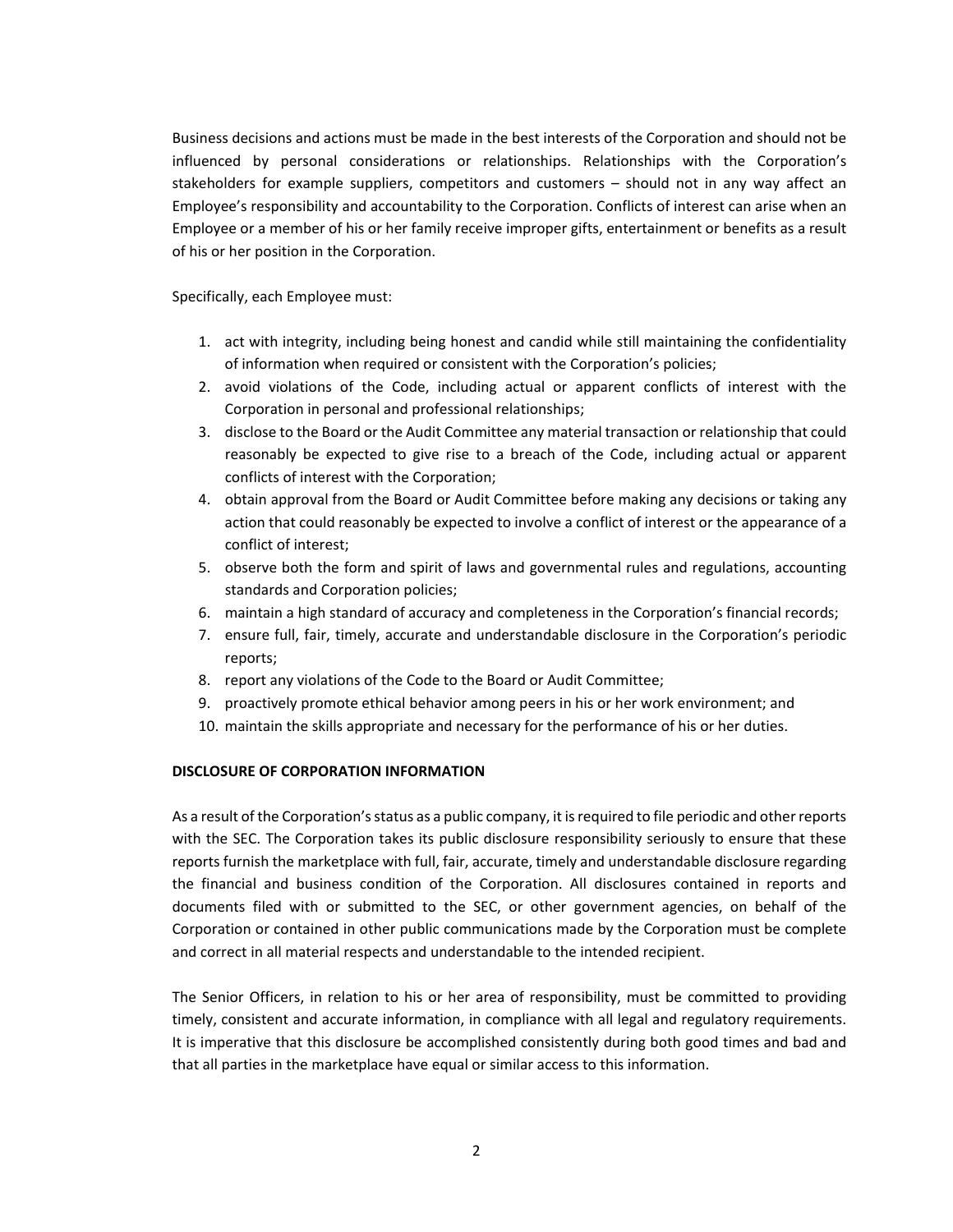All of the Corporation's books, records, accounts and financial statements must be maintained in reasonable detail, must appropriately reflect the Corporation's transactions, and must conform both to applicable legal requirements and to the Corporation's system of internal controls. Unrecorded or "off the book" funds, assets or liabilities should not be maintained unless permitted by applicable law or regulation. Senior Officers involved in the preparation of the Corporation's financial statements must prepare those statements in accordance with generally accepted accounting principles, consistently applied, and any other applicable accounting standards and rules so that the financial statements materially, fairly and completely reflect the business transactions and financial statements and related condition of the Corporation. Further, it is important that financial statements and related disclosures be free of material errors.

Specifically, each Senior Officer must:

- 1. familiarize himself or herself with the disclosure requirements generally applicable to the Corporation;
- 2. not knowingly misrepresent, or cause others to misrepresent, facts about the Corporation to others, including the Corporation's independent auditors, governmental regulators, self‐ regulating organizations and other governmental officials;
- 3. to the extent that he or she participates in the creation of the Corporation's books and records, promote the accuracy, fairness and timeliness of those records; and
- 4. in relation to his or her area of responsibility, properly review and critically analyze proposed disclosure for accuracy and completeness.

#### **CONFIDENTIAL INFORMATION**

Employees must maintain the confidentiality of confidential information entrusted to them by the Corporation of its customers, suppliers, joint venture partners, or others with whom the Corporation is considering a business or other transaction except when disclosure is authorized by an executive officer or required or mandated by laws or regulations. Confidential information includes all non‐public information that might be useful or helpful to competitors or harmful to the Corporation or its customers or suppliers, if disclosed. It also includes information that suppliers, customers and other parties have entrusted to the Corporation. The obligation to preserve confidential information continues even after employment ends.

Records containing personal data about employees or private information about customers and their employees are confidential. They are to be carefully safeguarded, kept current, relevant and accurate. They should be disclosed only to authorized personnel or as required by law.

All inquiries regarding the Corporation from non‐employees, such as financial analysts and journalists, should be directed to the CFO or Investor Relations. The Corporation's policy is to cooperate with every reasonable request of government investigators for information. At the same time, the Corporation is entitled to all the safeguards provided by law for the benefit of persons under investigation or accused of wrongdoing, including legal representation. If a representative of any government or government agency seeks an interview or requests access to data or documents for the purposes of an investigation, the Employee should refer the representative to the CFO and CLO. Employees also should preserve all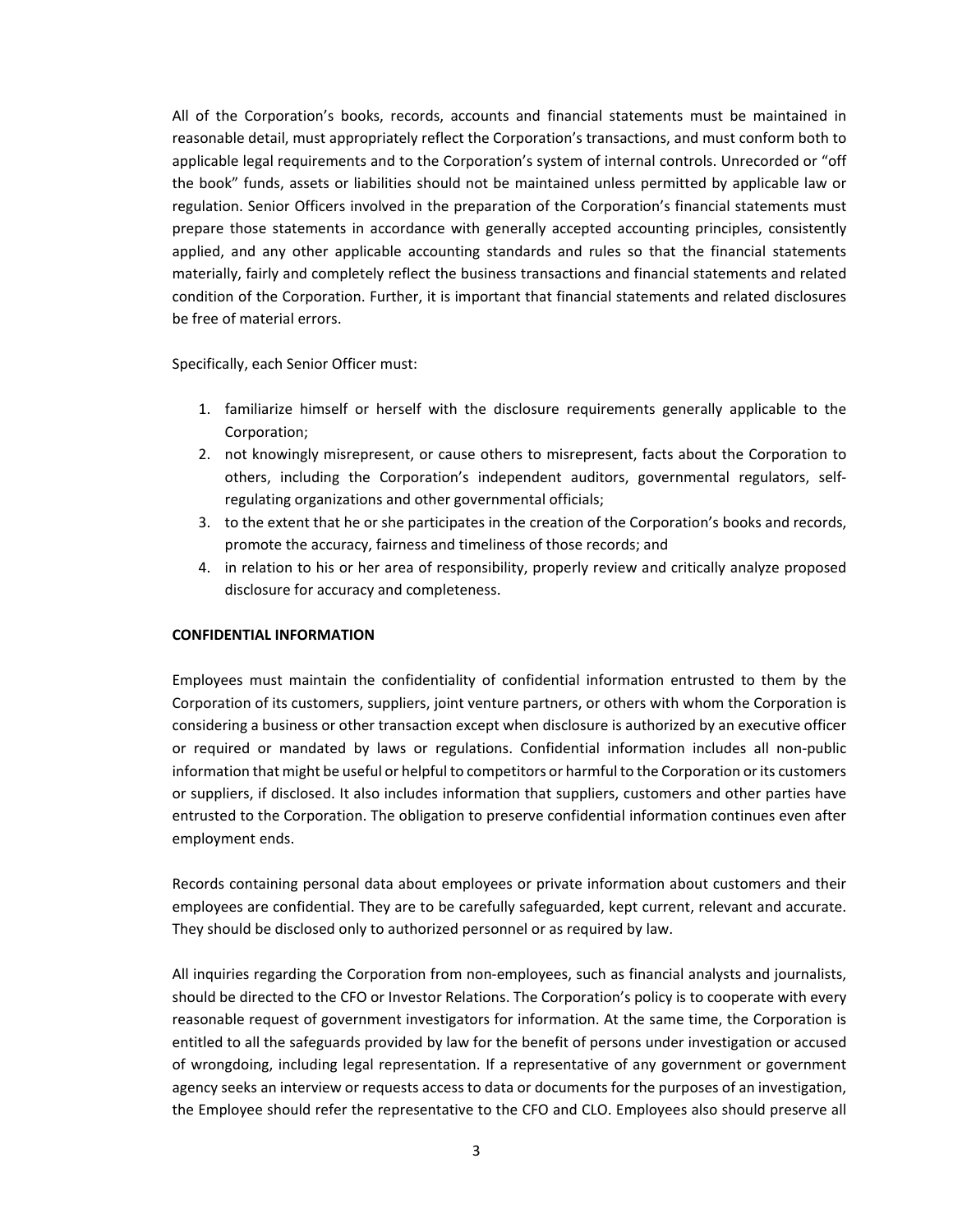materials, including documents and e‐mails that might relate to any pending or reasonably possible investigation.

### **COMPLIANCE WITH LAWS**

The Employees must respect and obey all applicable foreign, federal, state and local laws, rules and regulations applicable to the business and operations of the Corporation.

Employees who have access to, or knowledge of, material nonpublic information from or about the Corporation are prohibited from buying, selling or otherwise trading in the Corporation's stock or other securities. "Material nonpublic" information includes any information, positive or negative, that has not yet been made available or disclosed to the public and that might be of significance to an investor, as part of the total mix of information, in deciding whether to buy or sell stock or other securities.

Employees also are prohibited from giving "tips" on material nonpublic information, that is directly or indirectly disclosing such information to any other person, including family members, other relatives and friends, so that they may trade in the Corporation's stock or other securities.

Furthermore, if, during an Employee's service with the Corporation, he or she acquires material nonpublic information about another company, such as one of our customers or suppliers, or you learn that the Corporation is planning a major transaction with another company (such as an acquisition), the Employee is restricted from trading in the securities of the other company.

## **REPORTING ACTUAL AND POTENTIAL VIOLATIONS OF THE CODE AND ACCOUNTABILITY FOR COMPLIANCE WITH THE CODE**

The Corporation, through the Board or the Audit Committee, is responsible for applying this Code to specific situations in which questions may arise and has the authority to interpret this Code in any particular situation.

This Code is not intended to provide a comprehensive guideline for Senior Officers in relation to their business activities with the Corporation. Any Employee may seek clarification on the application of this Code from the Board or the Audit Committee.

Each Employee must:

- 1. notify the Corporation of any existing or potential violation of this Code, and failure to do so is itself a breach of the Code; and
- 2. not retaliate, directly or indirectly, or encourage others to do so, against any Employee for reports, made in good faith, of any misconduct or violations of the Code solely because that Employee raised a legitimate ethical issue.